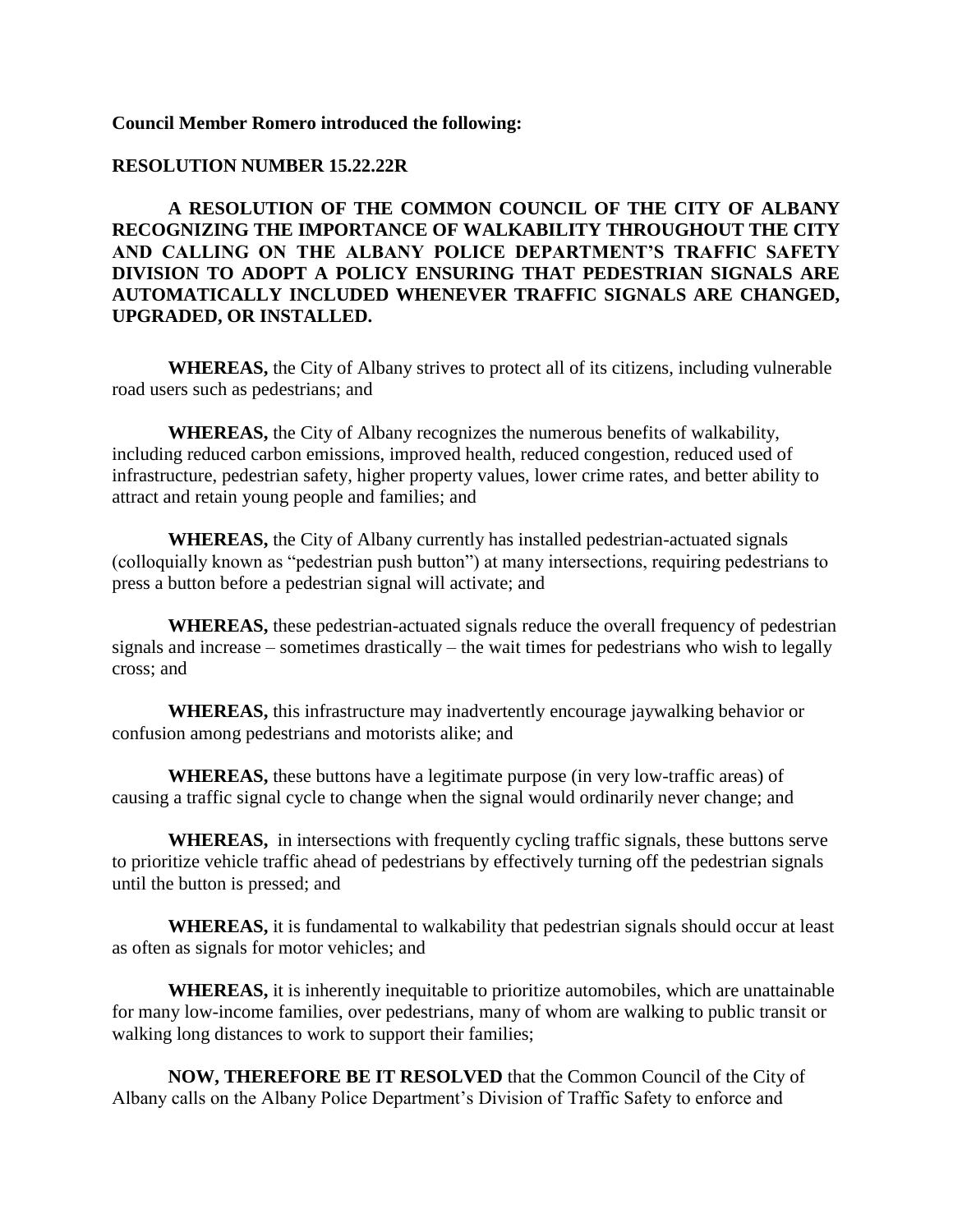expand its a policy to ensure that pedestrian crossing signals are included as part of every traffic signal cycle in intersections where pedestrians can be expected to be present, regardless of whether a button is pressed; and

**BE IT FURTHER RESOLVED** that the Common Council of the City of Albany calls on the Department of Police to ensure that when any signals are changed, upgraded, or installed, that pedestrian-actuated signals aligned with that policy are included.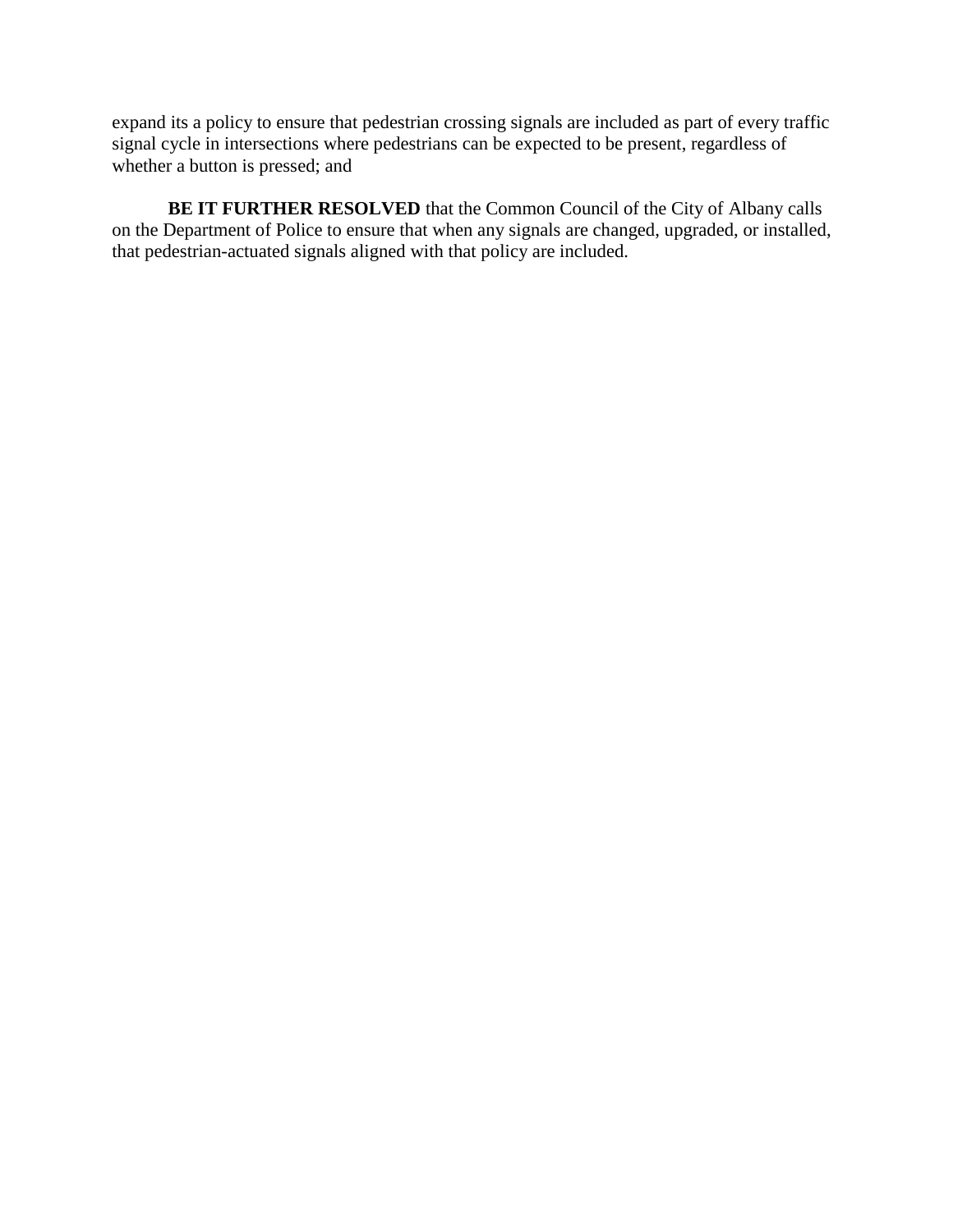**To: Danielle Gillespie, City Clerk From: Gabirella Romero, Council Member, 6th Ward Re: Common Council Legislation Supporting Memorandum Date: January 27, 2022 Sponsor: Council Member Romero**

**RESOLUTION NUMBER 15.22.22R**

# **TITLE**

A RESOLUTION OF THE COMMON COUNCIL OF THE CITY OF ALBANY RECOGNIZING THE IMPORTANCE OF WALKABILITY THROUGHOUT THE CITY AND CALLING ON THE ALBANY POLICE DEPARTMENT'S TRAFFIC SAFETY DIVISION TO ADOPT A POLICY ENSURING THAT PEDESTRIAN SIGNALS ARE AUTOMATICALLY INCLUDED WHENEVER TRAFFIC SIGNALS ARE CHANGED, UPGRADED, OR INSTALLED.

# **GENERAL PURPOSE OF LEGISLATION:**

To urge the Police Department's Division of Traffic Safety to include pedestrian signaling regardless of whether or not a walk signal is requested at the intersection where a traffic signal (stop light) is present.

## **NECESSITY FOR LEGISLATION AND ANY CHANGE TO EXISTING LAW**

There is an interest across the city in improving walkability. Albany is a beautiful city with a historic, walkable core, and transit-friendly outer neighborhoods but all neighborhoods across the city could be improved to make walking easier, safer and more useful. Many of Albany's newly designed intersections (and even more of the older ones) are being built with beg buttons (sometimes known as "actuated pedestrian signals") that require pedestrians to press a button to beg for a pedestrian signal, even if the signal is already changing for cars travelling in the same direction. As a result, those who wish to cross legally must often wait through an entire light cycle even though it is obviously safe to cross. Naturally, the overwhelming majority who are not content to wait two or three minutes at every corner cross anyway. In a system designed to prioritize cars and thwart pedestrians, otherwise law-abiding citizens begin to rationalize jaywalking.

Beg buttons are designed to prioritize car traffic. Even the National Association of City Traffic Engineers says that actuated signals are "generally not preferable," especially for urban areas. These buttons are deeply counterproductive in a city attempting to revitalize its downtown core. Walking is a popular, practical, and desirable way to get around town. It is also key to Albany's continued growth and vibrancy. According to a recent Urban Land Institute survey, 50% of people rank walkability as one of their top concerns when deciding where to live, while the Brookings Institute found that a whopping 63% of Millennials would prefer to live in an area